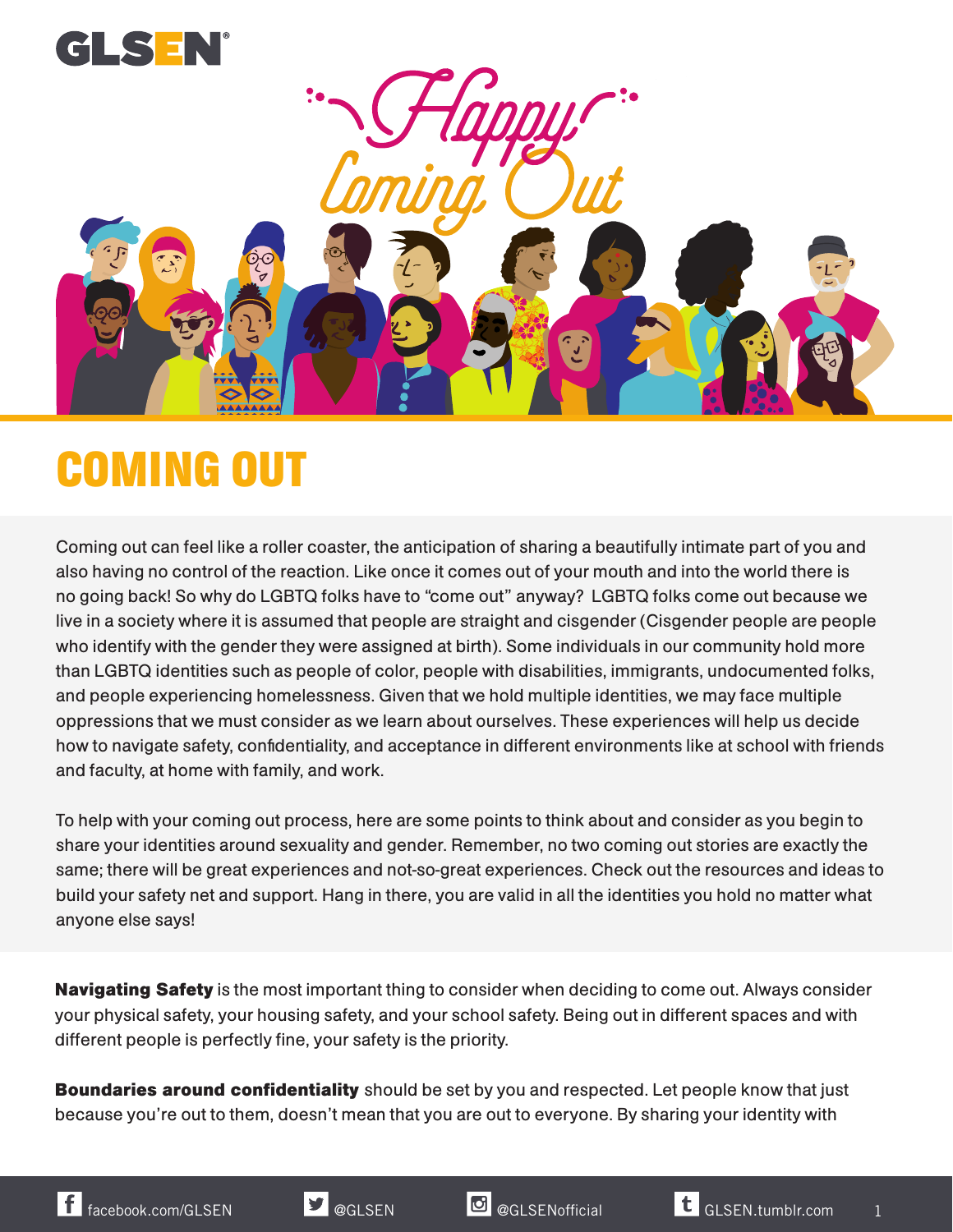

someone does not mean it is their story to tell or share without your consent. If someone does "out" you or share about your identity, relationship, or pronouns without your consent, it is ok to feel upset. You do not have to say that it is okay if it was not okay. You can tell them how it made you feel, remind them that your identity is your story, not theirs, and communicate what support and trust means to you.

**Coming out to a friend** is one of the most common first steps. Finding a friend whether in person or online who you trust can help make this experience less scary. If you have a friend who you know identifies at LGBTQ or is a supportive ally, there is a hopeful chance they will embrace you and help you process. You can even preface the conversation with something like "Hey, I have something I need to share with someone who will listen and not judge me. I really need some support right now. Are you willing to talk later?" If your friend is supportive, you can also strategize around your needs, identify areas that might be a struggle, and the outcome you are hoping for in sharing your identity.

**Coming out at home** should be assessed first. Have your parent(s) or guardian(s) ever said anything supportive of LGBTQ people? Have they attended a Pride event or watched an LGBTQ movie like Love, Simon? Look for the signs! Maybe they have dropped subtle hints that they are supportive in case you or your siblings decided to disclose your identity with them. If you are in a situation where you know the authorities in your home will not be supportive, you may want to lean on your friends and outside supports. Things to consider are whether your housing might be in jeopardy, physical or mental safety, in which it is a good idea to connect with a mental health professional or adult to assist with finding a safer living environment. Sometimes parents/guardians don't know how to respond, they may need a little help with your guidance. It might be helpful to communicate with them that the immediate response you need most is that they love and care about you.

**Coming out at school** can be terrifying but it doesn't have to be! Some steps to take when coming out at school is identifying a principal, teacher, counselor, or coach who identifies as LGBTQ or is known for being an ally. If you notice they have visible markers like a [Safe Space Kit](https://www.glsen.org/participate/programs/safe-space) sticker or rainbow flag somewhere in their classroom or office, they might be a good person to talk to. Ask about [trans](https://www.glsen.org/article/transgender-model-district-policy) and LGBQ inclusive [policies](https://www.glsen.org/article/model-laws-policies) so you can [know your rights](https://www.glsen.org/knowyourrights) and protections. Having an adult advocate and inclusive policies at your school can help when advocating for name and gender marker changes in the school roster, using the correct pronouns, and support in PE or sports. If anyone at school is harassing or bullying you, find an adult who can intervene and support you.

**Finding resources** such as this one and others on the [GLSEN website](https://www.glsen.org) can help strategize your coming out journey. You can also do some research and find resources in your area such as an LGBTQ Center, libraries, youth discussion groups, and other LGBTQ supportive organizations. Google "LGBTQ and your city", you'll be surprised to find related options closest to you. If you happen to live in an area that is far from a physical supportive space or have some transportation restraints, try online resources. On social media, there are a ton of ways to connect with other LGBTQ youth through hashtags, youth spaces, and influencers on outlets like YouTube.